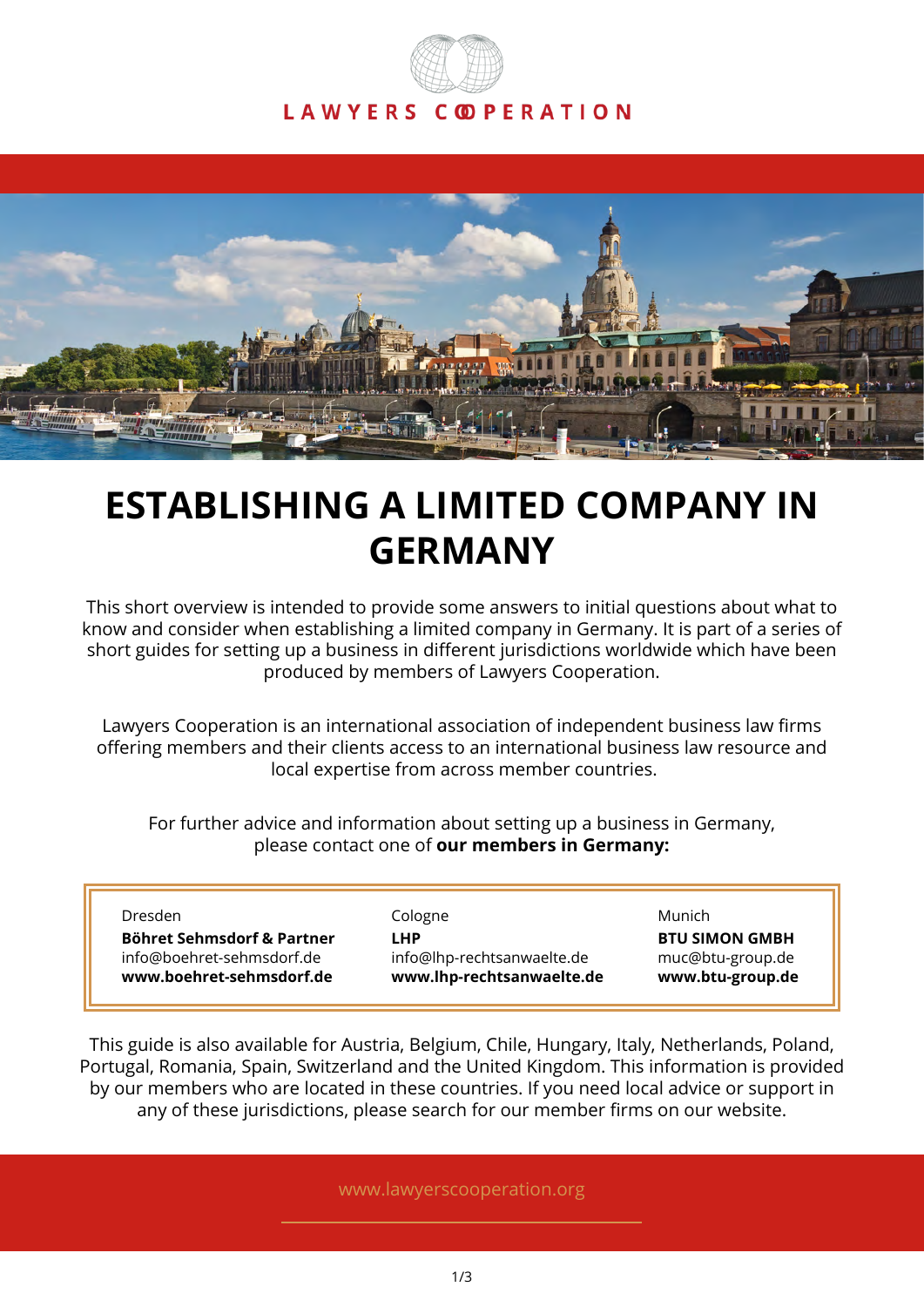

### **SETTING UP A LIMITED COMPANY IN GERMANY - YOUR QUESTIONS ANSWERED**

#### **1. Name of a limited company in the native language:**

Gesellschaft mit beschränkter Haftung (GmbH): for share capital starting at € 25,000 Unternehmergesellschaft mit beschränkter Haftung (UG haftungsbeschränkt): for share capital between  $\epsilon$  1 and  $\epsilon$  24,999.

#### **2. Costs associated with setting-up a limited company**

Approximately € 800, depending on the type of articles of association (standard form or draft by lawyer), the type of contribution (the value of non-cash contributions needs to be audited which is generally more expensive), the number of shareholders and the value of the contribution.

**3. Who is eligible to set up a limited company?** Natural persons and legal entities

**4. Are foreign nationals eligible to set-up a limited company?** Yes

**5. What is the minimum number of shareholders required?** At least one

**6. When can the company start trading?** As soon as the articles of association have been filed. Shareholders stay personally liable until the articles of association are notarised and the company is registered in the commercial register.

#### **7. Who can be managing director of a limited company?**

Natural persons who are legally competent, including foreign nationals. There are restrictions if there have been prior convictions (fraud and insolvency fraud).

#### **8. Paid-in minimum capital requirements?**

GmbH:  $\epsilon$  25,000; at least half of it must be paid up at the time of incorporation UG haftungsbeschränkt: € 1; set up costs have to be covered by the shareholders

#### **9. Is a German bank account required for setting up a limited company?**

No, a foreign bank account is sufficient as long as this is accepted under the laws of the foreign country.

#### **10. Do articles of association have to be prepared?**

No, the notary can provide a standard form.

Lawyers Cooperation -

A partnership approach for global services provided by local law firms

www.lawyerscooperation.org